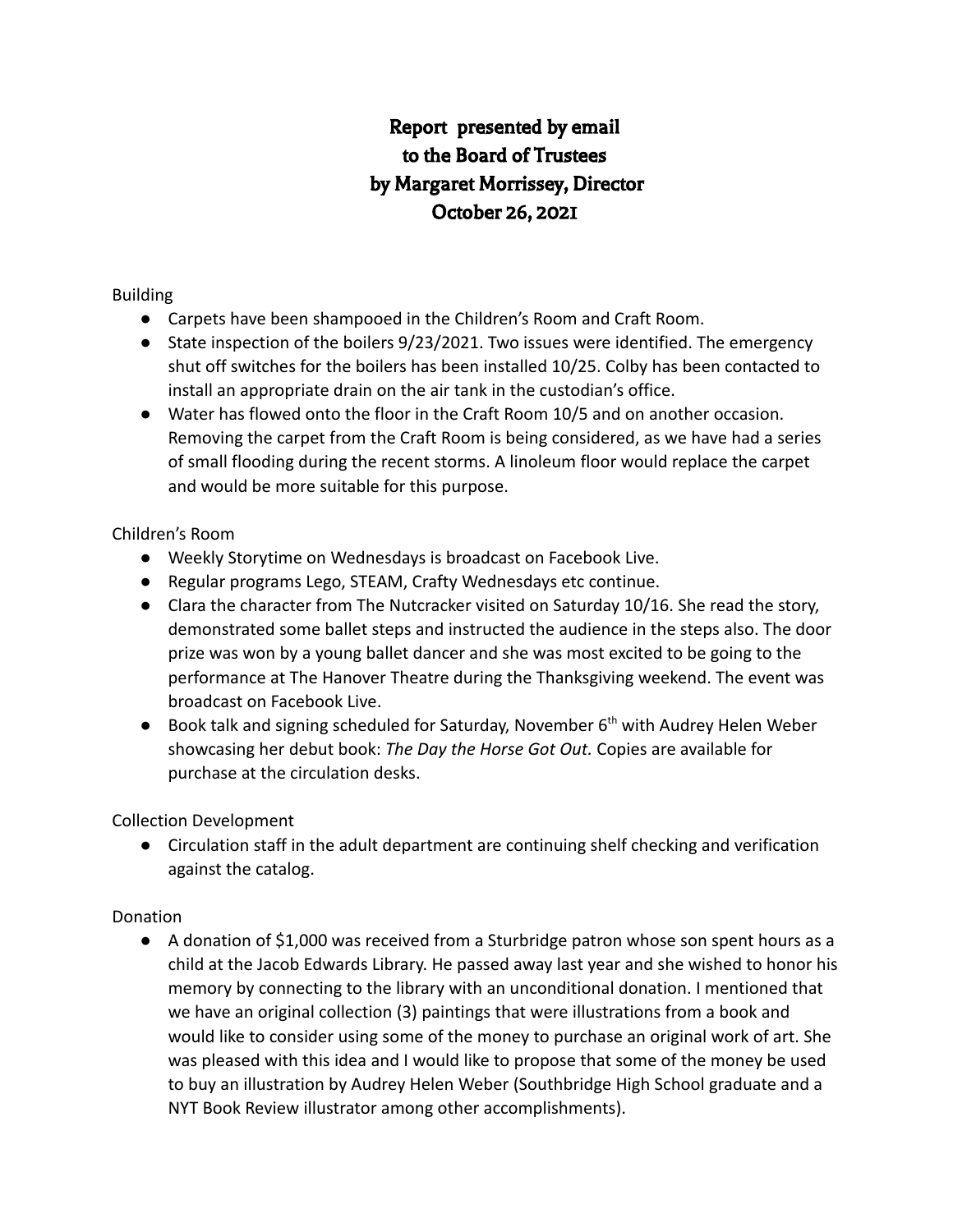Grants

- The library has worked with over twenty performers and presenters applying for Local Cultural Council grants from the Southbridge Cultural Council.
- A grant has been submitted by me towards the illumination of the two sculptures and the façade.

# Outreach

- Met with Emily Dunnak, Director of Museum Education at Old Sturbridge Village, to discuss areas of mutual interest and possible programming support on 9/28.
- Attended the Central MA Library Advocates trivia evening 10/22 in Sutton.
- Library Card Sign Up Month (September) we had a small drive in conjunction with a few of the classes in the school department.

## Programs

- Janet MacDonald is the artist for October and is exhibiting her nature photography in a show titled *Reflections of Gaia* through the month. A reception was held on Monday, 10/4.
- The knitting group has been meeting weekly in the Reading Room.
- On 10/7 Pied Potter Hamelin presented *A Time to Spout Off* a history of tea pots and a demonstration on the wheel. Rick made 5 items during the 90-minute program, sponsored by an LCC Grant. This program was re-scheduled from 2020.
- *Introduction to Jewish Life in* Song was presented by Yosl Kurland and Aaron Bousel on 10/14. The program was recorded by SCTV and broadcast on Facebook Live as well. There were five people in attendance.
- *Ghosts of the Berkshires* was presented 10/21 by author Robert Oakes. The event was recorded by SCTV and broadcast on Facebook Live.
- *Southbridge Chess Club* (new name) has resumed again with Ben Marinelli, started 10/23. This is anticipated to be a weekly meeting at 9:30 am
- On Thursday, October 28<sup>th</sup> Solstice Sakbuts will perform in the Reading Room at 6:30 pm.

# **Staff**

- Interviews were conducted for the Technical Circulation Assistant (37.5 h.p.w) position 10/18. An offer has been accepted and the onboarding for new staff is underway. Early November is the anticipated start date.
- Cayleigh Mayen has submitted her resignation from the page position as she wishes to focus on her academic program and her commitment to Show Choir.
- Interviews for the two vacant page positions will take place on 10/27. We appreciate the assistance in promoting these positions in the school district.
- Two Library Aides (10 h.pw.) have started in the Children's Room and training has been completed.